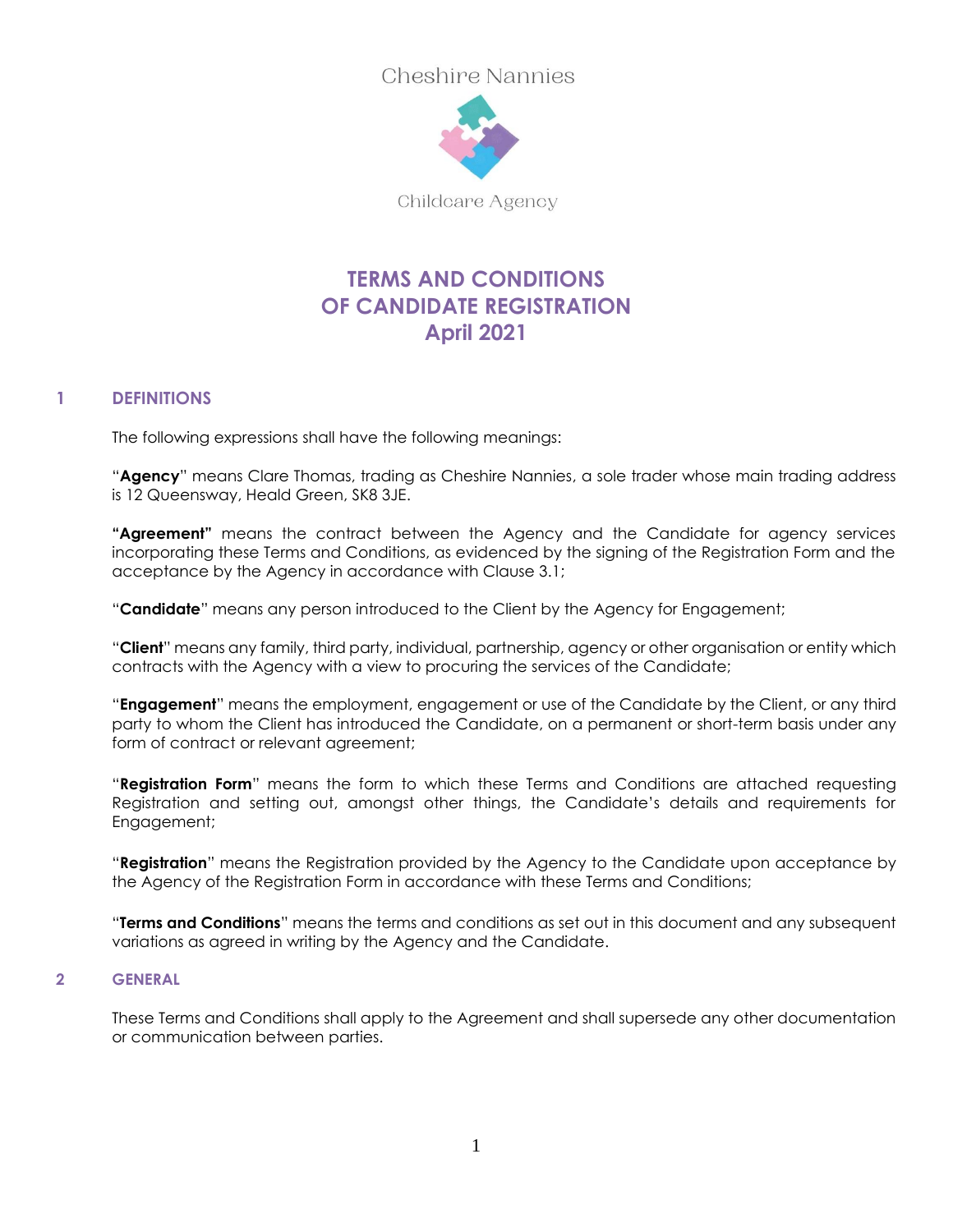#### **3 REGISTRATION FORM AND THE AGENCY'S OFFER OF REGISTRATION**

- 3.1 The Agreement between the Agency and the Candidate, incorporating these Terms and Conditions, shall only come into force when the Agency confirms acceptance of the Registration Form verbally in writing or by email to the Candidate.
- 3.2 The Agency's acceptance of the Registration Form in accordance with Clause 3.1 shall constitute a binding obligation to the Candidate to use reasonable endeavours to secure Engagement with a Client for the Candidate, at all times subject to the Terms and Conditions below.

## **4 APPOINTMENT AS AGENCY**

- 4.1 The Agency shall operate at all times as an employment agency in accordance with the Conduct of Employment Agencies and Employment Businesses Regulations 2003 and the Employment Agencies Act 1973.
- 4.2 The Agency will, subject to the Candidate's Registration Form and these Terms and Conditions, act as the Candidate's Agency and use reasonable endeavours to negotiate and conclude agreements with Clients in respect of procuring Engagements.
- 4.3 This Agreement does not give rise to a contract of employment between the Agency and the Candidate nor shall it constitute a partnership or joint venture.
- 4.4 The Agency will not charge a fee to the Candidate for acting upon its behalf in order to secure, or attempt to secure, an Engagement.
- 4.5 The Agency is in the business of procuring employment for maternity practitioners, nannies and childcarers and accordingly nothing in this Agreement or these Terms and Conditions shall restrict the Agency from acting as Agency for any third party and providing to it services the same or similar to those set out in these Terms and Conditions.
- 4.6 The Candidate is under no obligation to accept any referral or job to which he / she has been introduced by the Agency, and the Agency is under no obligation to procure interviews or job offers on his / her behalf.
- 4.7 The Agency will use its reasonable endeavours to ensure that the Candidate is correctly employed by the Client with an employment contract and payroll / pension set up for the Candidate. The Candidate acknowledges that the legal obligation however lies with the Client and not the Agency.

### **5 CANDIDATE OBLIGATIONS**

- 5.1 The Candidate should not engage in any conduct which is detrimental to the interests of the Agency, would negatively affect the Agency's relationship with the Client or is likely to bring the Agency into disrepute.
- 5.2 The Candidate warrants that he/ she is over 18 years of age with at least two years' professional childcare experience, demonstrated either with a recognized childcare qualification or at least 5 years; experience within a childcare setting. He / she is eligible to work in the UK and has a current valid first aid qualification.
- 5.3 The Candidate shall, before the commencement of the Registration, have provided the Agency with satisfactory evidence of their identity which shall include, but not be limited to the following:
	- CV
	- DBS certificate
	- Passport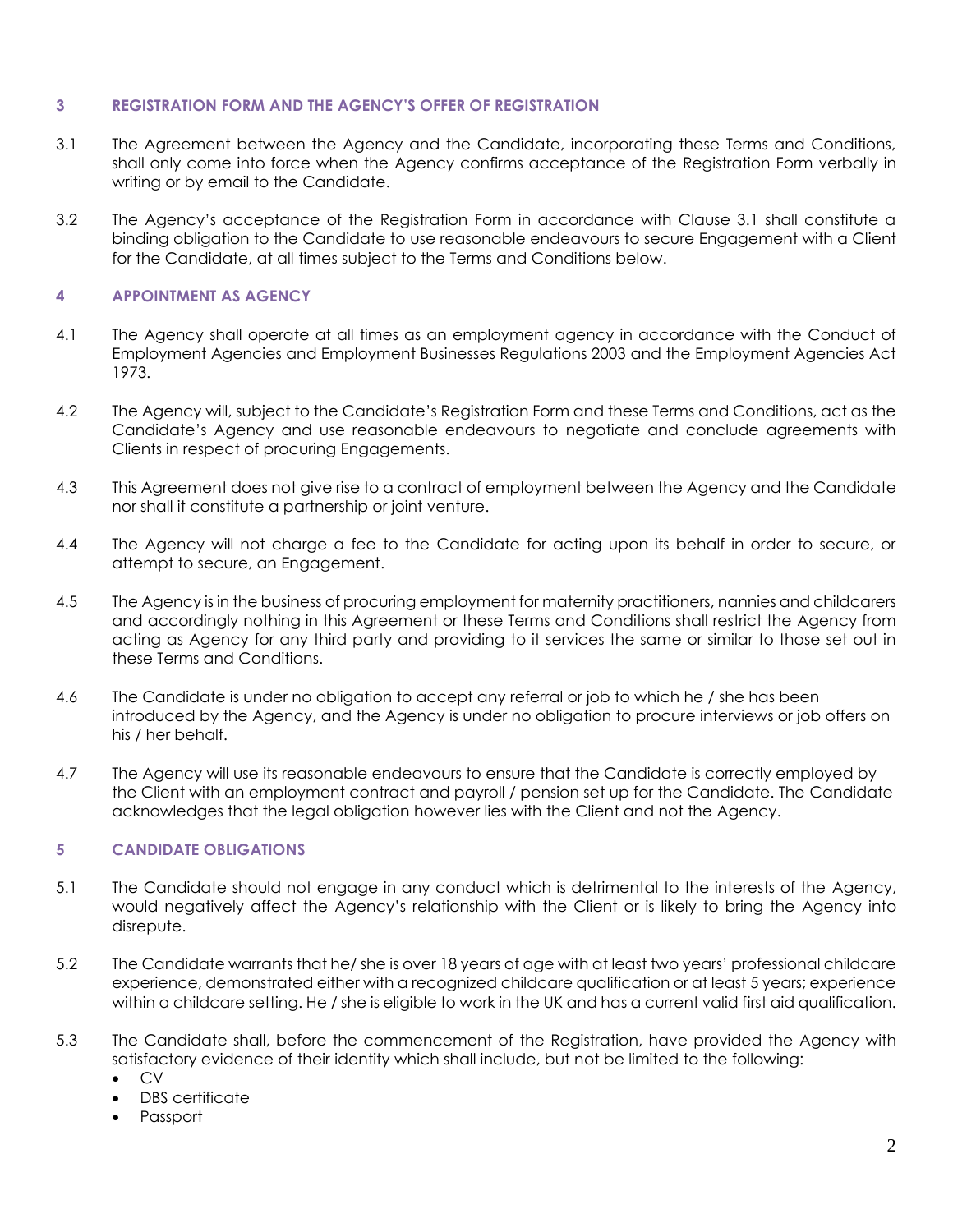- Driving licence (if available)
- Marriage certificate (if applicable)
- Visa/ proof for working in UK (if applicable)
- Proof of addresses (utility bills, in last 3 months (mobile phone not accepted), bank statement, P45 or P60)
- National Insurance Number (on registration form)
- Certificate(s) of Qualification(s)
- Paediatric First Aid Certificate (In date, valid 3 years)
- Proof of public liability insurance for nannies (if available)
- 2 written references minimum and details and permission for Agency to contact them verbally; and
- OFSTED registration (if applicable)

Where the Agency has been unable to meet the Candidate in person, the Candidate shall provide certified copies of the above.

- 5.3 Where the Candidate has worked in the UK before, he / she shall provide the Agency with his / her DBS code for Update Service, with the corresponding certificate or DBS issued within last 12 months. The Enhanced DBS / police check must be suitable for the workforce that they want to work in and furthermore must be enhanced for a role involving children. In the event the Candidate requires a new or updated Enhanced DBS to be carried out, the cost of any such Enhanced DBS and the subscription to the DBS Update Service shall be borne by the Candidate.
- 5.4 The Candidate confirms that all information provided to the Agency is true and accurate in all material aspects and that any documentation provided as evidence to the Agency are originals or certified copies of the original documentation.
- 5.5 If, in respect of any prospective employment, the Candidate is required by law, any professional body or by the Client to hold or have any experience, training qualifications and/or authorisations, the Candidate shall provide the Agency with: (a) up to date copies of such qualifications and/or authorisations; and (b) the names of at least two referees (who are not relatives of the Candidate) who the Candidate agrees that the Agency may approach at any time for the purpose of obtaining references about the Candidate.
- 5.6 The Candidate consents to the disclosure of all relevant information (which is reasonably required to progress any application) including but not limited to copies of qualifications, authorisations and/or references, by the Agency to the Client.
- 5.7 The Candidate shall attend any interview arranged by the Agency with the Client with satisfactory evidence of their identity as well as all relevant documentation relating to their experience and qualifications.
- 5.8 The Candidate shall immediately inform the Agency should there be any reason or circumstance under which it would be detrimental to the interests of the Agency, the Client or the Candidate for the Candidate to take up a particular position with a Client.
- 5.9 The Candidate shall inform the Agency of any interviews arranged between the Client and the Candidate, excluding those already organised by the Agency with the Client on behalf of the Candidate.
- 5.10 Although the Agency will endeavour to introduce the Candidate to Client families as well suited as possible, the decision about whether to accept a job offer is entirely the Candidate's responsibility and the Candidate acknowledges that the Agency does not offer any warranty as to the suitability of the job or the character of the Client.
- 5.11 The Client acknowledges that any offer of employment is subject to the receipt of satisfactory references with respect to the Candidate.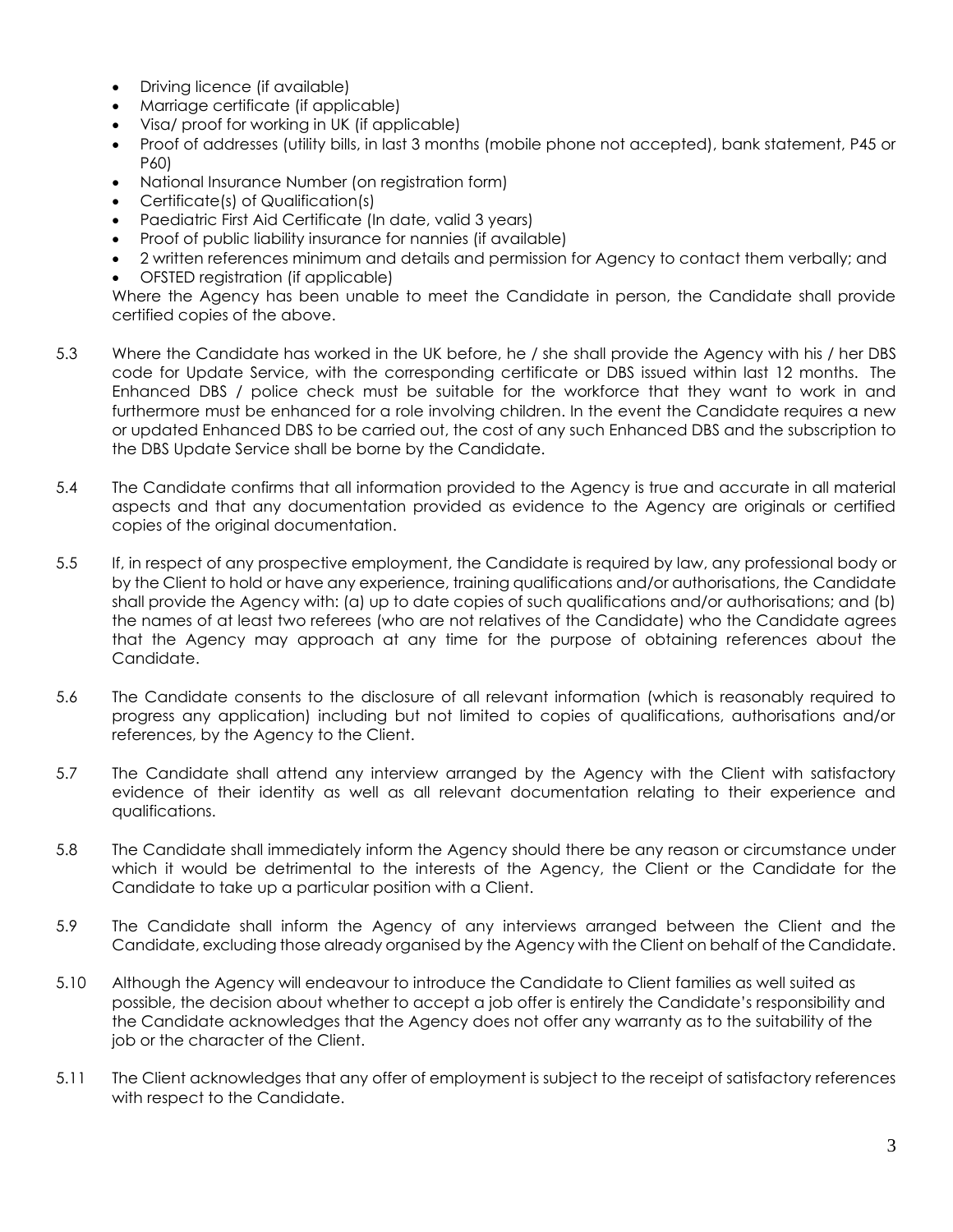- 5.12 In the event that the Candidate is unable to take up an Engagement that has been agreed with a Client the Candidate shall notify the Agency and the Client as soon as is reasonably practicable, together with the reasons for why the Candidate is unable to take up such Engagement.
- 5.13 If, following an introduction from the Agency to the Client with respect to the Candidate, the Candidate receives an offer of employment or Engagement to work for or with a Client introduced by the Agency within 12 months of such introduction, the Candidate shall inform the Agency immediately and provide the Agency with full details of the offer including a copy of the offer letter/contract of employment if requested.
- 5.14 The Candidate shall notify the Agency immediately if there is any reason why they are unable to continue with Engagement with the Client or if they no longer wish the Agency to seek suitable employment for them.

# **6 AGENCY OBLIGATIONS**

- 6.1 The Agency shall use reasonable endeavours to secure a suitable Engagement for the Candidate but shall be under no obligation to find Employment for the Candidate.
- 6.2 The Agency shall provide the Registration with reasonable skill, care and in accordance with the recognised codes of practice and statutory obligations.
- 6.3 The Agency shall take all reasonable steps to ensure Clients are professional and courteous but cannot be held responsible for the conduct of any third parties.
- 6.4 An offer of employment by a Client is not made until written details are received from the Client. The Agency does not accept any responsibility and shall not be liable for any loss suffered by the Candidate in connection with the acceptance of such offer, this Agreement or otherwise (including, but not limited to loss caused by reason of the Candidate's decision to resign from his/her current employment or any existing Engagement before or after receipt of the Client's written offer).

### **7 TERMINATION**

- 7.1 The Agreement shall continue until the agency services have been provided in accordance with the terms of the Registration Form or any subsequent date as mutually agreed in writing by both parties or until terminated by either party in accordance with these Terms and Conditions.
- 7.2 The Agency may terminate this Registration without notice at any time and for any reason at the Agency's sole discretion.
- 7.3 The Candidate shall be entitled to terminate the Registration at any point by giving notice in writing to the Agency or if the Agency fails to comply with any aspect of these Terms and Conditions and this failure continues for a period of 4 weeks after notification of non-compliance is given.
- 7.4 Either party may terminate the Agreement by notice in writing to the other if the other party commits a material breach of these Terms and Conditions which cannot be remedied or, in the case of a breach capable of being remedied, fails to remedy it within a reasonable time of being given written notice from the other party to do so.
- 7.5 Any rights to terminate the Agreement shall be without prejudice to any other accrued rights and liabilities of the parties arising in any way out of the Agreement as at the date of termination.